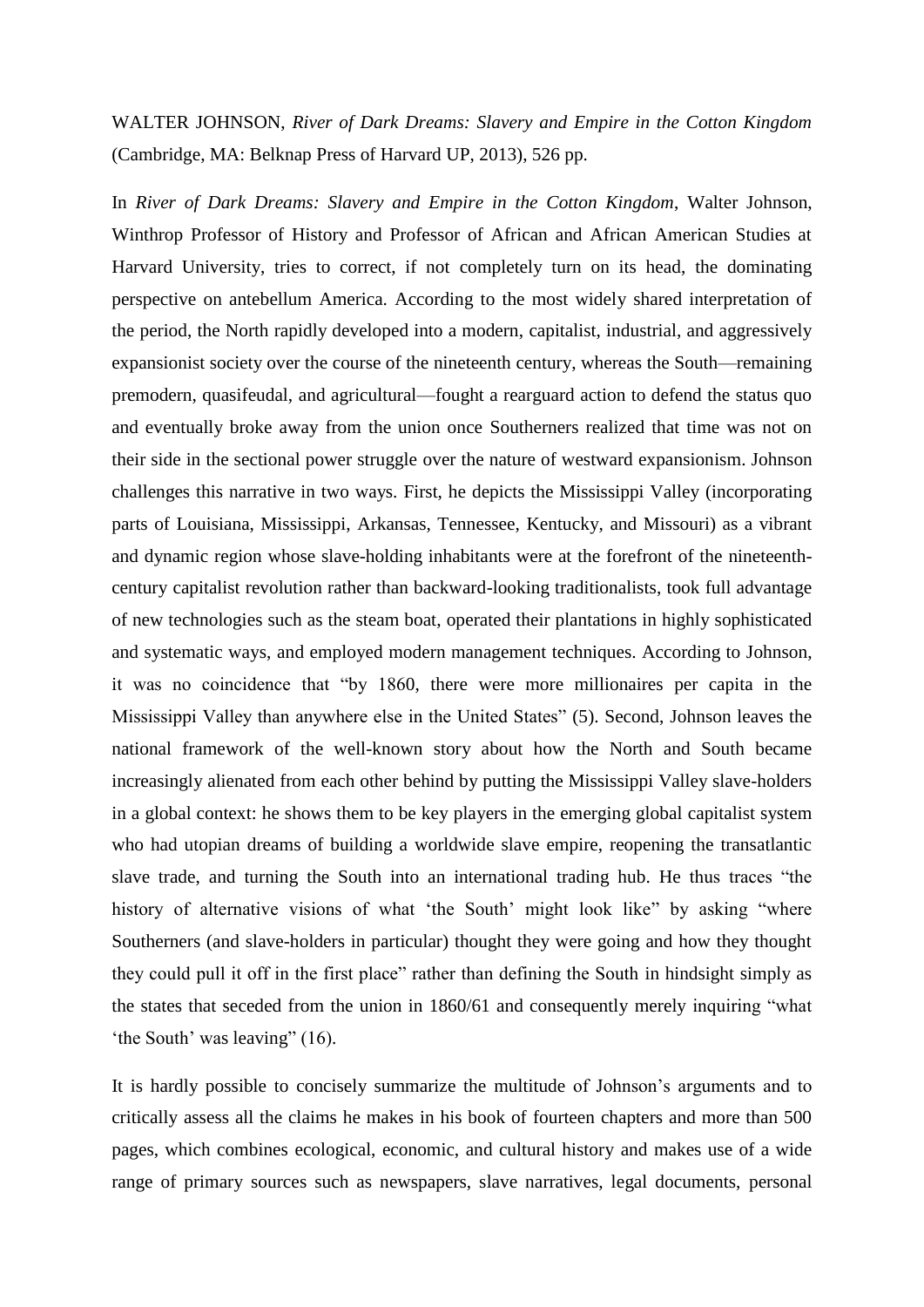correspondence, pamphlets, and popular literature. The larger contours of the work, however, can be sketched briefly: When the federal government acquired the Louisiana Territory from France in 1803, President Thomas Jefferson hoped that the land would be settled by independent, self-sufficient, and noncommercial white yeomen farmers who he believed were the ideal bearers of republican virtues and would sustain a largely agricultural American 'empire of liberty,' as Johnson begins his account. By thus expanding across space rather than developing through time, the United States would be able to avoid the fate of Europe, which Jefferson perceived to be characterized by hordes of dependent wage laborers in ever growing industrial urban centers and consequently by strict class hierarchies.

Jefferson's dream, however, was frustrated, as the land—once it had been opened up for settlements through the violent displacement or extermination of Native American tribes was mostly bought up by speculators and wealthy plantation owners who brought their slaves to strip the forests, build levees, burn the bushes (thus turning the wilderness into harvestable land), and eventually work the cotton fields. Johnson argues that in the process slaves were turned into a commodity, as they were moved from one place to another and treated as just another material factor in the production line. A 'Cotton Kingdom,' Johnson concludes, rather than an 'empire of liberty' emerged in the Mississippi Valley, which became fully integrated into the Atlantic economy and, in consequence, also fully subject to cycles of bust and boom. Slave-holders would hence experience profound economic uncertainty, as crises resulting from overproduction would break out regularly and as their capital-intensive 'industry' made them highly dependent on foreign credit. Moreover, the material limitations of this process of commercial expansion would eventually be reached. "Cotton monocropping stripped the land of vegetation, leached out its fertility, and rendered one of the richest agricultural regions of the earth dependent on upriver trade for food" (8). The steamboat mania likewise reached its peak in the 1840s: by that time, "every inland backwater that had just enough water in the spring to carry a steamboat was being serviced" (7). Furthermore, slave-holders feared the effects of national tariffs that the North wished the federal government to impose to protect its emerging manufacturing industries. Despite these mounting obstacles, southern slave-owners, unlike other capitalist entrepreneurs, could not simply abandon their trade and invest their capital into new ventures, as Johnson reminds us, since their capital was—except for the land—human. He makes clear that "slaveholders as a class could not simply transfer their investment from one form of capital to another, cutting their losses and channeling their money into the Next Big Thing. Their capital would not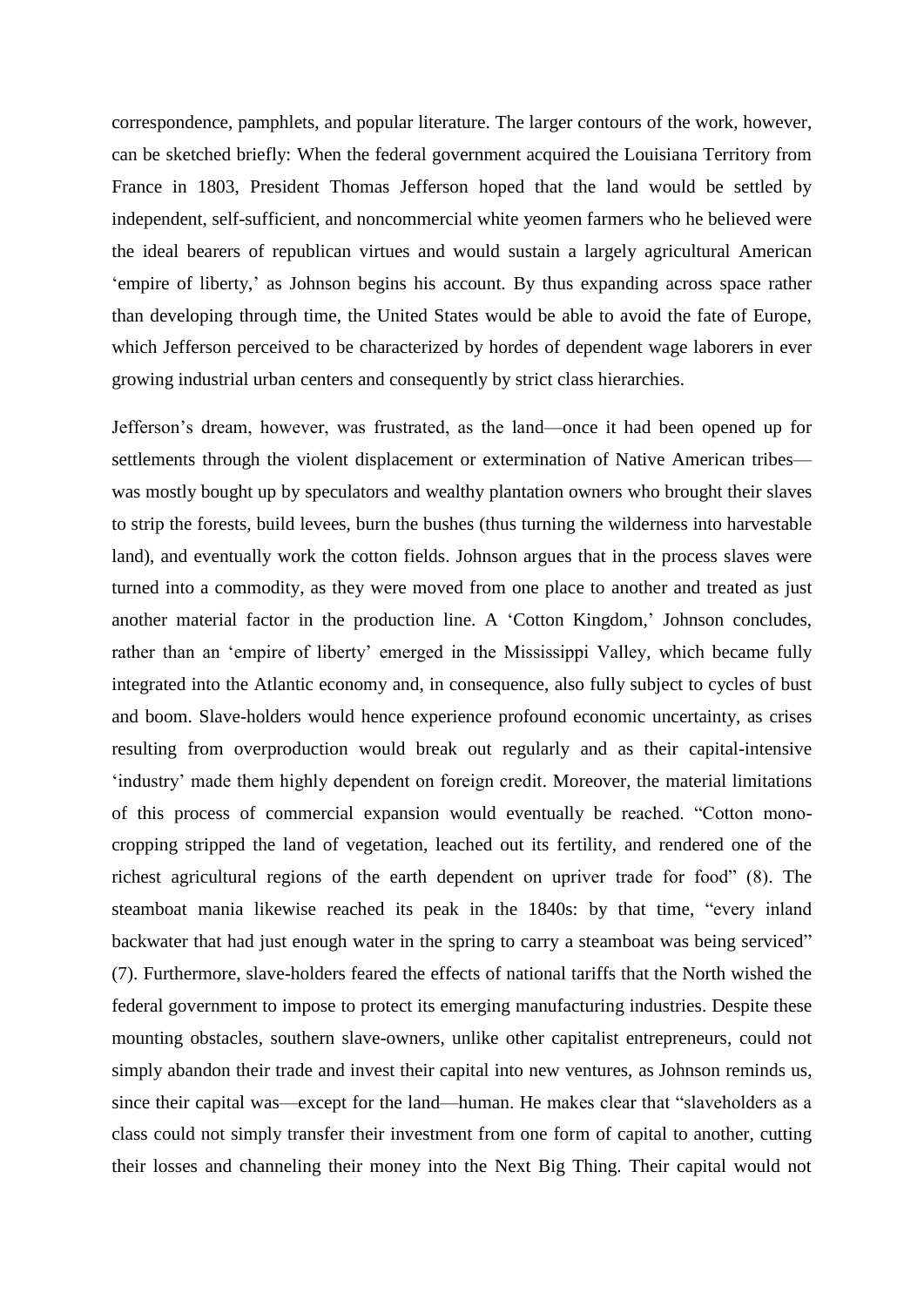simply rust or lie fallow. It would starve. It would steal. It would revolt." (13) At this point, slave-holders from the Mississippi Valley turned into ardent imperialists who saw the solution to their economic problems in the creation of an international slave empire. First, they sought to acquire Cuba or at least to topple the Spanish colonial government and instead install a proslavery and profree trade regime. Second, they financially and militarily supported filibustering expeditions aimed at taking possession of Nicaragua hoping that they could thus establish trading links to the Pacific economies. They also envisioned sending poorer whites from the Mississippi Valley who could no longer afford to own slaves themselves and whose support for the institution to slavery and the slave-holders' political dominance therefore could not be taken for granted anymore to Nicaragua. Finally, Mississippi Valley slave-holders worked to effect a reopening of the transatlantic slave trade, expecting that it would not only allow poorer whites to again purchase slaves, thus reconciling potentially explosive class distinctions among whites, but also that it would stop the 'slave drain' from the states of the Upper South, which had sold many of its slaves to the dynamic Mississippi Valley region and which, if this development continued, would turn eventually into 'free-labor' states. Only when these efforts to create an international slave empire were thwarted did Mississippi Valley slave-holders turn inward, focus on the sectional controversy, and decide to leave the union and build a new nation with fellow slaveholders from the Upper South.

As the Mississippi Valley slave-holders' dreams did not come true, one might, after reading Johnson's learned book, ask: so what? The relevance of depicting their 'lost cause' could have been made clearer by analyzing what actually did happen and thus providing an explanation of why their plans failed and why their global slave empire never materialized. Moreover, it remains an open question as to how representative the sources used by Johnson actually are. That the majority of Mississippi Valley slave-holders was really more interested in Cuba, Nicaragua, and a resumption of the transatlantic slave trade than an acquisition of western lands and the spread of slavery to western territories is certainly a far-reaching claim—one that Johnson does not satisfactorily prove. He also does not explore how the slave-holding elite managed to maintain the support of the poorer slaveless whites who, after all, constituted roughly forty percent of the region's total population. After all, the implementation of their plans to resettle some of them to Nicaragua or to provide them with affordable slaves through a reopening of the international slave trade was not successful.